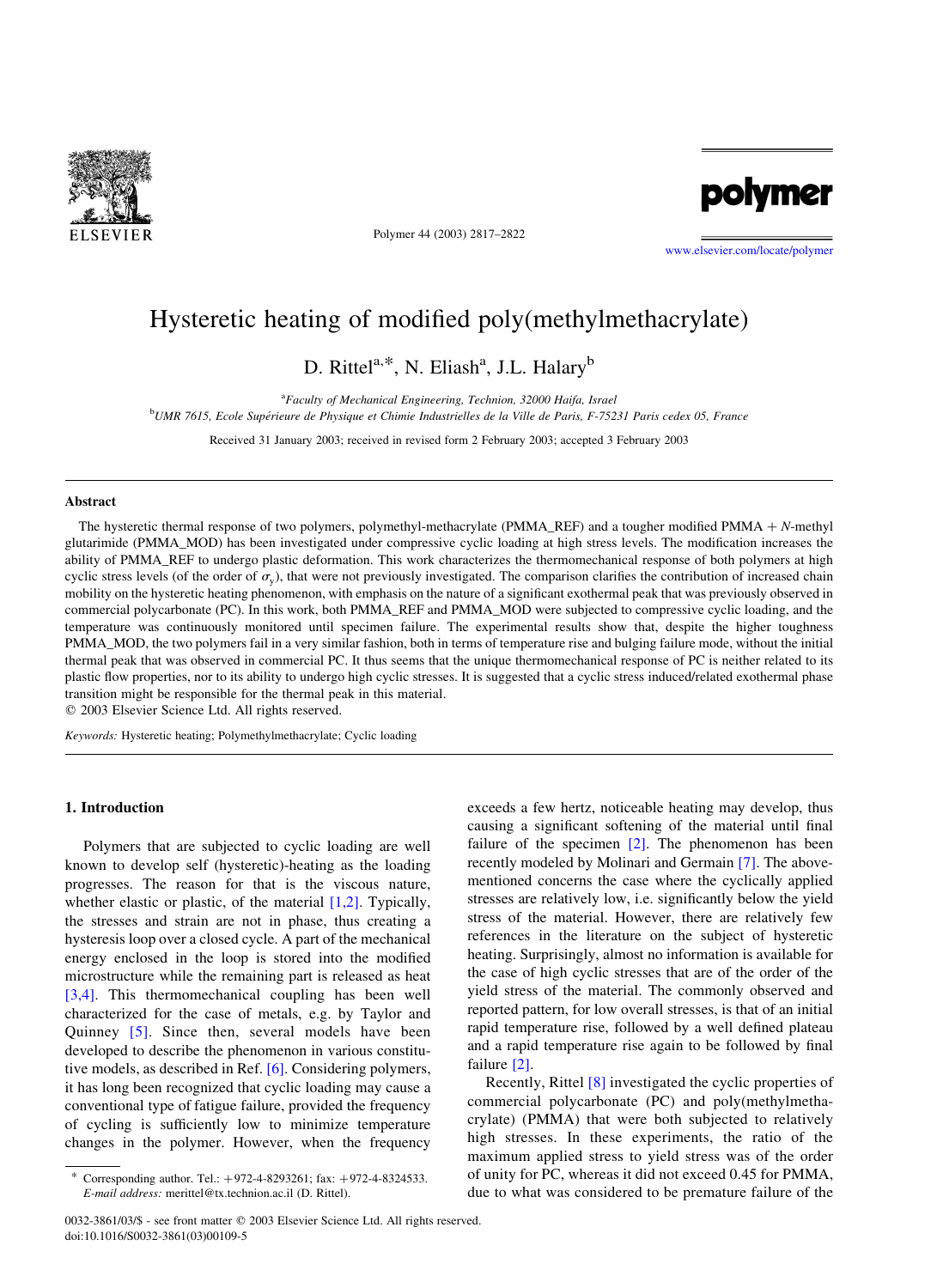<span id="page-1-0"></span>specimens. PMMA developed the well-known pattern described above, with the observation that as the applied stress range increased, the duration of the plateau decreased. By contrast, when the maximum cyclic stress exceeded  $0.8\sigma_v$ , PC developed a sharp and significant initial thermal peak, followed by a decrease of temperature, plateau and temperature rise again until final failure. Several attempts were made to understand the origin of this peak, including annealing treatments, and repeated loading sequences. However, no clear picture emerged as to the underlying physical reason for the thermal peak.

The following three factors could be deemed to cause the thermal peak. The first is the higher cyclic stresses applied to PC, for which the thermal peak was indeed observed, that were not reached in PMMA. The second factor could be related to the superior ability of PC to undergo plastic deformation, as compared with PMMA. Finally, the nature of the thermal peak, indicative of an exothermal process with a sharp completion, suggests some kind of phase transition. The reason for that is that the solution of the coupled heat equation, with appropriate boundary conditions for conduction and convections, yields a temperature rise, with an eventual stabilization, but no temperature drop. Rittel and Rabin [\[9\]](#page-5-0) successfully modeled the observed evolution of the temperature, by solving the transient heat equation for these experiments. Here, the input (rate of) energy was the measured mechanical (rate of) energy in each cycle. These calculations replicated quite accurately the evolution of the temperature in the specimens, including the thermal peak observed in PC.

The purpose of the present work was to test the potential role of the chain mobility, and that of the maximum cyclic stress level on the thermomechanical response of these materials, by comparison with PC.

The idea was to consider a modified PMMA to which glutarimide units were added, in the spirit of Tézé et al.  $[10]$ . These units increase the plastic deformability of the material and its fracture resistance as well [\[11\].](#page-5-0) In this paper, we report our results on the cyclic loading of modified PMMA, the related thermal phenomena and discuss the relative role of the three above mentioned factors.

## 2. Materials and experimental

Two types of materials were examined, subsequently designed as 'PMMA\_REF' and 'PMMA\_MOD', to indicate reference and modified PMMA, respectively.

Some physical properties of the samples, as previously determined by Tézé et al. [\[10\],](#page-5-0) are given in Table 1. PMMA\_REF was kindly supplied by Atofina France. PMMA\_MOD is a random copolymer of methyl methacrylate and N-methyl glutarimide (24:76 mol%), produced some years ago by Röhm and Haas under the trade name Kamax T 260.  $T_{\alpha}$ , which is the mechanical expression of the glass transition temperature, was taken at the maximum of

| Table 1 |                                         |  |
|---------|-----------------------------------------|--|
|         | Physical characteristics of the samples |  |

|                                                  |  | $(g \text{ mol}^{-1})$ $(g \text{ mol}^{-1})$ $(^{\circ}C)$ $(GPa)$ |  | $M_{\rm n}$ $M_{\rm w}$ $T_{\alpha}$ Young's modulus at 50 °C |  |  |
|--------------------------------------------------|--|---------------------------------------------------------------------|--|---------------------------------------------------------------|--|--|
| <b>PMMA REF</b> 66,000<br><b>PMMA MOD 49,000</b> |  | 119,000 117 2.5<br>106,000 158 3.0                                  |  |                                                               |  |  |

the  $E''$  loss peak in viscoelastic experiments performed at the frequency 1 Hz.

The materials were cast into 12 mm-thick plates. Cylindrical specimens were manufactured from longitudinal strips machined from the plates for compression testing. Tensile specimens were manufactured with a gage length of 24 mm and a diameter of 5 mm. Mechanical testing was carried out under load control on an MTS 810-25T servohydraulic machine. A preliminary series of quasi-static tension and compression tests was carried out at various strain rates, to identify the yield stress of the materials and its rate sensitivity.

Cylindrical specimens (9.5 mm diameter, 15 mm height) were instrumented by introducing a small K type thermocouple at mid-height into the center of the cylinder. A small (0.3 mm) diameter hole was drilled, the thermocouple was inserted and the hole was then sealed with a liquid PMMA mixture obtained by dissolution of polymeric chips into chloroform. The specimens were then left for curing for 24 h in room air at ambient temperature (Fig. 1).

Compression quasi-static data was converted into engineering and true stress–strain curves, assuming material incompressibility after correcting for the machine stiffness. Tensile testing was carried out using an extensometer attached to the specimen's gage (Fig. 1).

Cyclic testing was carried under load control out at a



### (b) Tensile specimen

Fig. 1. Experimental specimens. (a) Compression cylinder, sketch and actual specimen with the embedded thermocouple. (b) Tensile specimen.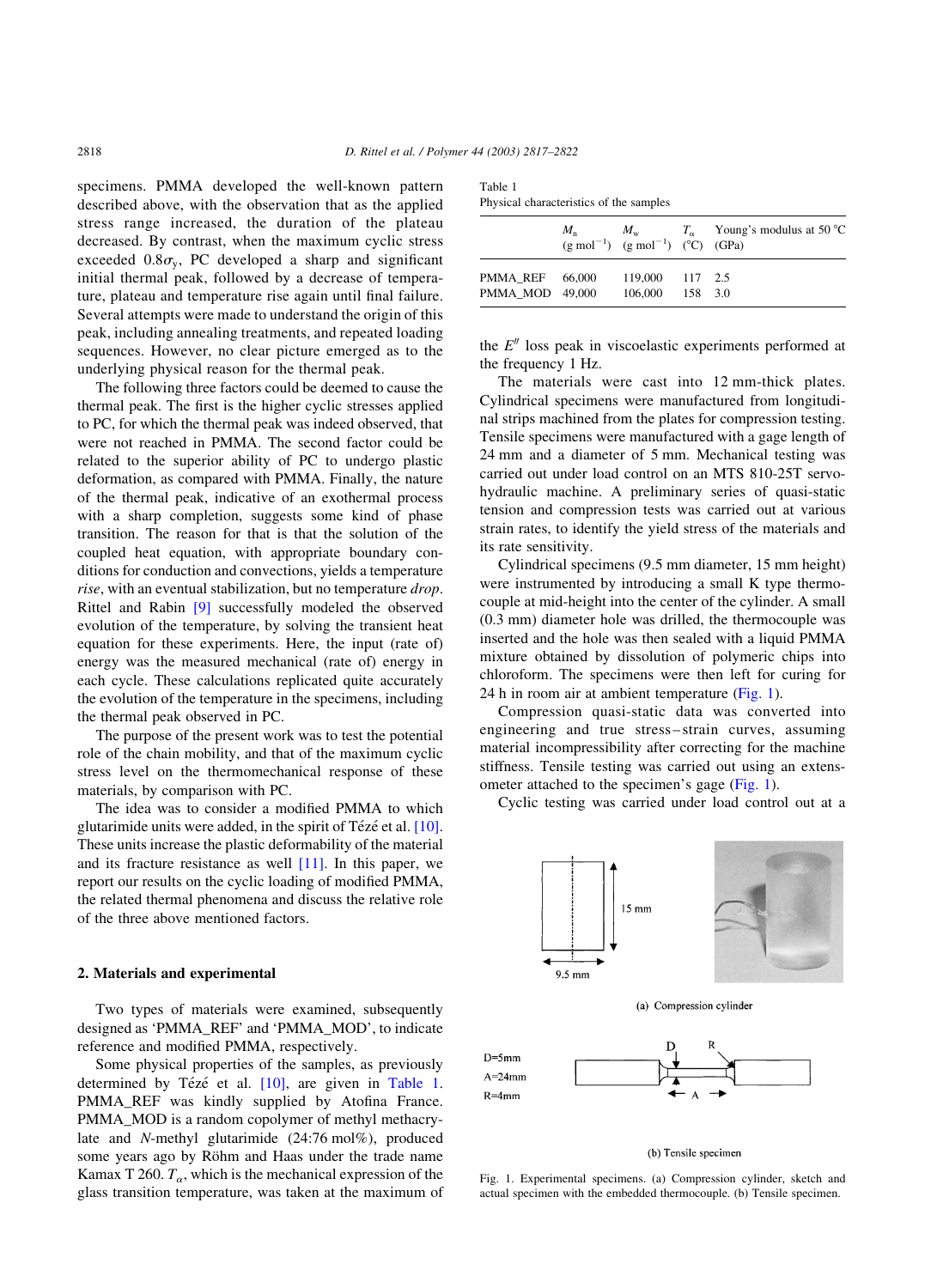frequency of 15 Hz. The temperature was continuously recorded throughout the test.

## 3. Results

## 3.1. Quasi-static testing

Typical results obtained from compression and tension testing at a nominal strain rate of  $\dot{\epsilon} = 5 \times 10^{-4} \text{ s}^{-1}$ , are shown in Fig. 2. In this figure, the initial part of the true stress–strain curves of the two materials is shown for both tensile and compressive tests. These figures show that each materials exhibit relatively symmetric initial tensile and compressive mechanical properties. A slight difference in strength levels between compressive and tensile data is also evident. The compressive flow curve is higher than the tensile one, as an indication of the hydrostatic pressure sensitivity of the polymeric materials.

However, PMMA\_MOD appears to possess a higher strength as noted from its plastic flow curve and apparent elastic modulus. The mechanical properties are summarized in Table 2. It should be noted that the macroscopic yield stress (elastic limit) was determined as the point beyond





Fig. 2. Tensile and compressive true stress–strain curves of the two investigated polymers at  $\dot{\epsilon} = 3.5 \times 10^{-4} \text{ s}^{-1}$ . (a) Global curves. (b) Magnified initial part.

#### Table 2

Mechanical properties of PMMA\_REF and PMMA\_MOD. The numbers next to the yield stress indicate the corresponding strain. The numbers in parentheses indicate the corresponding strain. The experiments were carried out at  $\dot{\epsilon} = 3.5 \times 10^{-4} \text{ s}^{-1}$ 

|                             | E(GPa) | $\sigma_{v}$ (MPa) | $\sigma_{\text{max}}$ (MPa) |
|-----------------------------|--------|--------------------|-----------------------------|
| Tension PMMA REF            | 3.10   | 39 (0.014)         | 53.0                        |
| Tension PMMA MOD            | 4.03   | 49(0.013)          | 71.0                        |
| <b>Compression PMMA_REF</b> |        | 57 (0.0120)        | 76                          |
| Compression PMMA MOD        |        | 65 (0.017)         | 117                         |
|                             |        |                    |                             |

which a linear stress-strain relationship is no longer observed (typically  $\varepsilon = 0.001-0.002$ , see Table 2), and not as the peak stress,  $\sigma_{\text{max}}$ , as done for instance by Tézé et al.  $[10]$ . This definition is adopted for its simplicity, while an extended discussion of the limits of linear viscoleasticity can be found, e.g. in Bodner and Ishai [\[12\]](#page-5-0). It should be emphasized, as mentioned previously, that the tensile data was obtained by extensometric technique whereas compressive data was reduced from load–displacement recordings (accounting for the machine stiffness). The latter is thus necessarily slightly less accurate than the former. Yet, it provides valuable information in the present case where cyclic compression is applied.

## 3.2. Strain-rate sensitivity

A series of compression tests was carried out at various nominal strain rates to characterize the strain-rate sensitivity of the two polymers. True stress–strain curves are shown in Figs. 3 and 4 for reference and modified PMMA, respectively. It is first noted that both materials are strainrate sensitive, as expected. Both exhibit an increase of about 10 MPa per decade of strain rate, as summarized in [Table 3](#page-3-0). However, an interesting point is that, whereas PMMA\_MOD appears to be stronger than the PMMA\_REF at the lowest strain rate ( $\dot{\epsilon} = 5 \times 10^{-4} \text{ s}^{-1}$ ), as the strain-rate increases, both materials exhibit very similar yield strength levels. In other words, PMMA\_MOD is less sensitive to strain rate than PMMA\_REF. In a molecular analysis [\[13\],](#page-5-0) this means



Fig. 3. Compressive true stress–strain curves of PMMA\_REF, at various strain rates.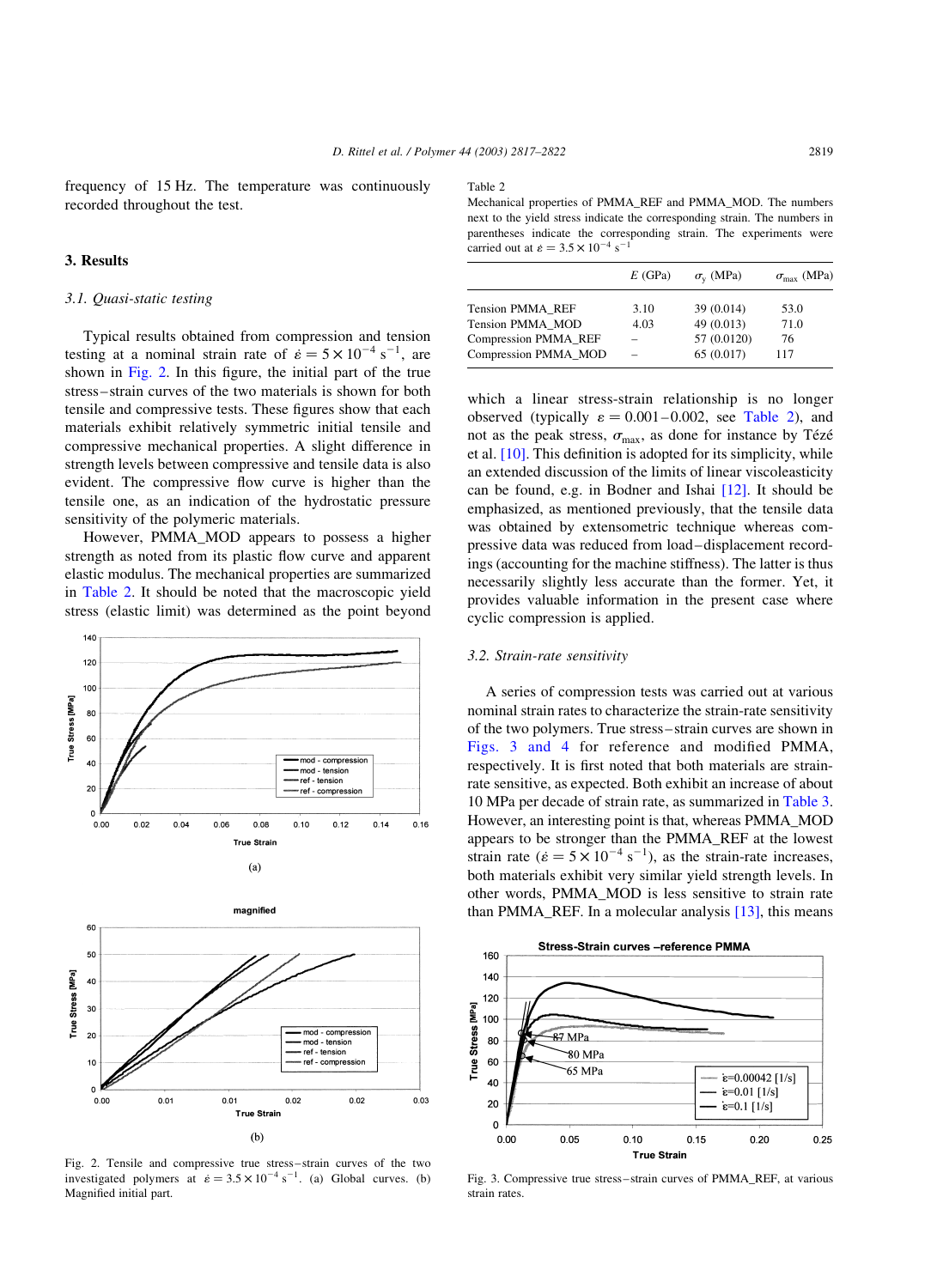

Fig. 4. Compressive true stress–strain curves of PMMA\_MOD, at various strain rates.

that the activation volume is larger for PMMA\_MOD than for PMMA\_REF, as an account for the larger domains sampled by the molecular motions at given temperature. This finding is consistent with Tézé et al.'s observations [\[10\]](#page-5-0). At this stage, all the subsequent cyclic tests were related to a reference yield stress  $\sigma_{v} = 90 \text{ MPa}$  that was deemed representative of the compressive cyclic yield stress of both materials.

# 3.3. Cyclic testing

On the basis of a reference yield stress of  $\sigma_{\rm v} = 90$  MPa, all cyclic tests were performed in the range of  $0.45\sigma_{v}$  –  $1.05\sigma_{v}$  as the maximum stress level, according to the material. As mentioned previously, the maximum stress levels applied in this study are quite superior to those applied by Rittel [\[8\]](#page-5-0). A minimum compressive of 5 MPa was applied to make sure that contact with the specimen was maintained throughout the test. When the specimen started to collapse, the test was interrupted to avoid damage to the loading platens. The evolution of the specimen temperature, for various ranges of stress, is shown in Fig. 5a. As expected, the temperature increases with the cyclic loading, and it reaches higher levels over a smaller number of cycles when higher stresses are applied. When the maximum applied stress is of the order of  $0.45\sigma_{v}$ for PMMA\_REF, and  $0.61\sigma_{v}$  for PMMA\_MOD, the temperature increases in a classical manner to reach a plateau of about  $40^{\circ}$ C. However, when the stress level comes closer to  $\sigma_{v}$ , the thermal behavior is quite different

Table 3

Strain rate sensitivity of the yield stress of the investigated PMMA\_REF and PMMA\_MOD. The results apply to compression tests

| Nominal strain rate<br>$(s^{-1})$                                         | $\sigma_{\rm v}$ PMMA_REF<br>(MPa) | $\sigma$ <sub>v</sub> PMMA_MOD<br>(MPa) |
|---------------------------------------------------------------------------|------------------------------------|-----------------------------------------|
|                                                                           | 65                                 | 60                                      |
| $\begin{array}{c}\n10^{-4} \\ 10^{-3} \\ 10^{-2} \\ 10^{-1}\n\end{array}$ | 72                                 | 70                                      |
|                                                                           | 80                                 | 80                                      |
|                                                                           | 87                                 | 90                                      |





Fig. 5. Evolution of the specimen's temperature as a function of the number of cycles at various normalized stress levels. (a) Global curves. (b) Magnified initial part.

and the temperature exceeds rapidly  $100^{\circ}$ C without a plateau stage. It can be noted that the maximum temperatures that were reached are quite close to the glass transition temperature of PMMA\_REF and slightly lower than that of PMMA\_MOD [\(Table 1](#page-1-0)). A comparison of the behavior of the two polymers for the first 2500 cycles is shown in Fig. 5b. This figure clearly shows that the PMMA\_MOD requires higher stress levels when compared with the PMMA REF in order to reach similar temperatures. The difference in stress levels is of about 20% and can be summarized as follows:

$$
\text{mod}(0.61\sigma_{y}) \approx \text{ref}(0.45\sigma_{y}),
$$

 $mod(0.95\sigma_v) \approx ref(0.78\sigma_v)$ ,  $mod(1.05\sigma_v) \approx ref(0.80\sigma_v)$ 

However, aside from endurance considerations, both the two materials are observed to behave and fail in an identical fashion. No thermal peak of the kind observed in PC were observed in all the experiments, this invalidating the possible relationship with overall chain mobility.

The failure mode of the specimens, for both polymers, is characteristic of that previously observed in commercial PMMA specimens by Rittel [\[8\]](#page-5-0). As shown in [Fig. 6](#page-4-0), failure is localized and consists of a torus-like bulging at the specimen's mid-height. Failure results from localized heat

<span id="page-3-0"></span>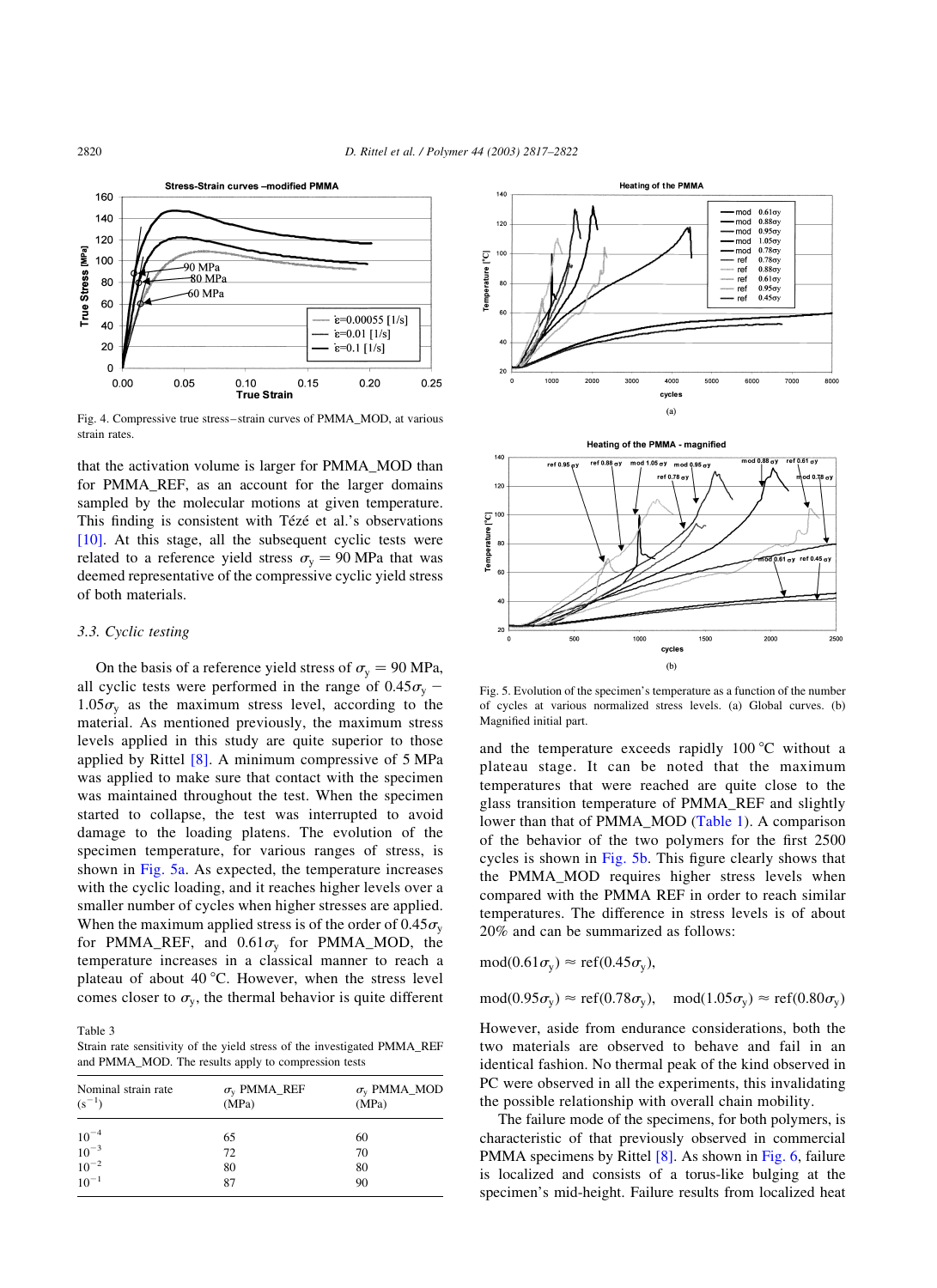<span id="page-4-0"></span>

Fig. 6. Failed specimen. Note the localized bulging.

accumulation and inability to dissipate heat to the surroundings and to the rest of the specimen, so that the upper and the lower sections remain cylindrical without change. At mid-height, the sample literally melts and flows due to the pressure. The heat transfer problem has been addressed in detail for this specimen geometry by Rittel and Rabin [\[9\].](#page-5-0) Final failure appears suddenly within a short number of cycles and it is not gradual along the test.

# 4. Discussion

Two material polymers have been investigated from a thermomechanical point of view. The polymers differ in that additional chain mobility has been conferred to the modified PMMA by suitable additions of glutarimide. This addition adds more 'plastic' behavior to the original polymer. Mechanical testing results show that while this addition does not modify the elastic behavior of the material up to the elastic limit, it indeed improves the strength and flow characteristics of the material. As a result, PMMA\_MOD exhibits superior mechanical characteristics. When the thermomechanical response of the material is considered, it appears that both materials react identically from a qualitative point of view. This means that the temperature rises faster and reaches higher levels when the cyclic applied stresses increase. For PMMA\_REF, the glass transition temperature was reached. PMMA\_MOD reached a maximum temperature of about  $130^{\circ}$ C which is equivalent to  $0.94T_{\alpha}$  (K). It thus seems that at a lower relative temperature, the material retains a higher stiffness, which reduces the heat generation rate. Consequently, it was observed that the endurance of the PMMA\_MOD is superior to that of the base material, PMMA\_REF. This means that the modified material can withstand higher cyclic stresses than the base material when the same temperature rise is observed.

However, both materials fail in an identical localized bulging failure mode. PMMA\_MOD did not exhibit an initial thermal peak as was the case in PC. In the present experiments, both materials were cycled at identically high relative stresses. Thus, one can rule out the possibility that an initial thermal peak is solely related to the relative stress level, as in Ref. [\[8\]](#page-5-0). On can also rule out the influence of additional chain mobility on the overall heat generation, since the modification brought to PMMA\_MOD did not significantly affect its thermomechanical response and failure mode.

Therefore, it appears that the specific behavior of PC is related to the material in itself, through a possible phase transition, that would be responsible for the initial exothermal peak. The fraction of energy that is stored through microstructural changes during the dynamic deformation of polymers has been characterized by Rittel [\[14\]](#page-5-0). Salamatina et al. [\[15\]](#page-5-0) investigated the stored energy of cold work of various polymers. In both works, it is found that the stored energy of cold work is quite high, thus indicating what Salamatina et al.  $[15]$  call the *non*isostructural character of the deformation process. It is likely that the stored energy of cold work can fluctuate as a result of the cyclic loading process, which in turn indicates microstructural fluctuations. However, we are not aware of such a phase transition in this material that would also be necessarily related or induced by cyclic stressing of the material, as opposed to monotonic loading. This suggestion seems nevertheless plausible when one considers the fact that a thermal peak is observed as opposed to a smooth temperature rise related to uniform heat generation process, in which there is no abrupt change of enthalpy.

The present results bring new results on the thermomechanical response of polymers that are subjected to high cyclic stresses, thus complementing the existing available information on this topic. They also show that additional work should be carried out on PC in order to determine whether this material undergoes a cyclic stress related phase transition.

# 5. Conclusions

- The addition of glutarimide to PMMA leaves the elastic and yield properties unaffected, but increases the toughness of the material.
- From a thermomechanical standpoint, the modification of PMMA increases its endurance in terms of cyclic loading. PMMA\_MOD can withstand higher cyclic stress levels than the base material, when identical self heating levels are compared.
- Both materials exhibit identical failure modes when subjected to cyclic loading at identical high stress levels, of the order of the yield stress.
- The increased toughness and ability to sustain plastic deformation of PMMA\_MOD does not give rise to a